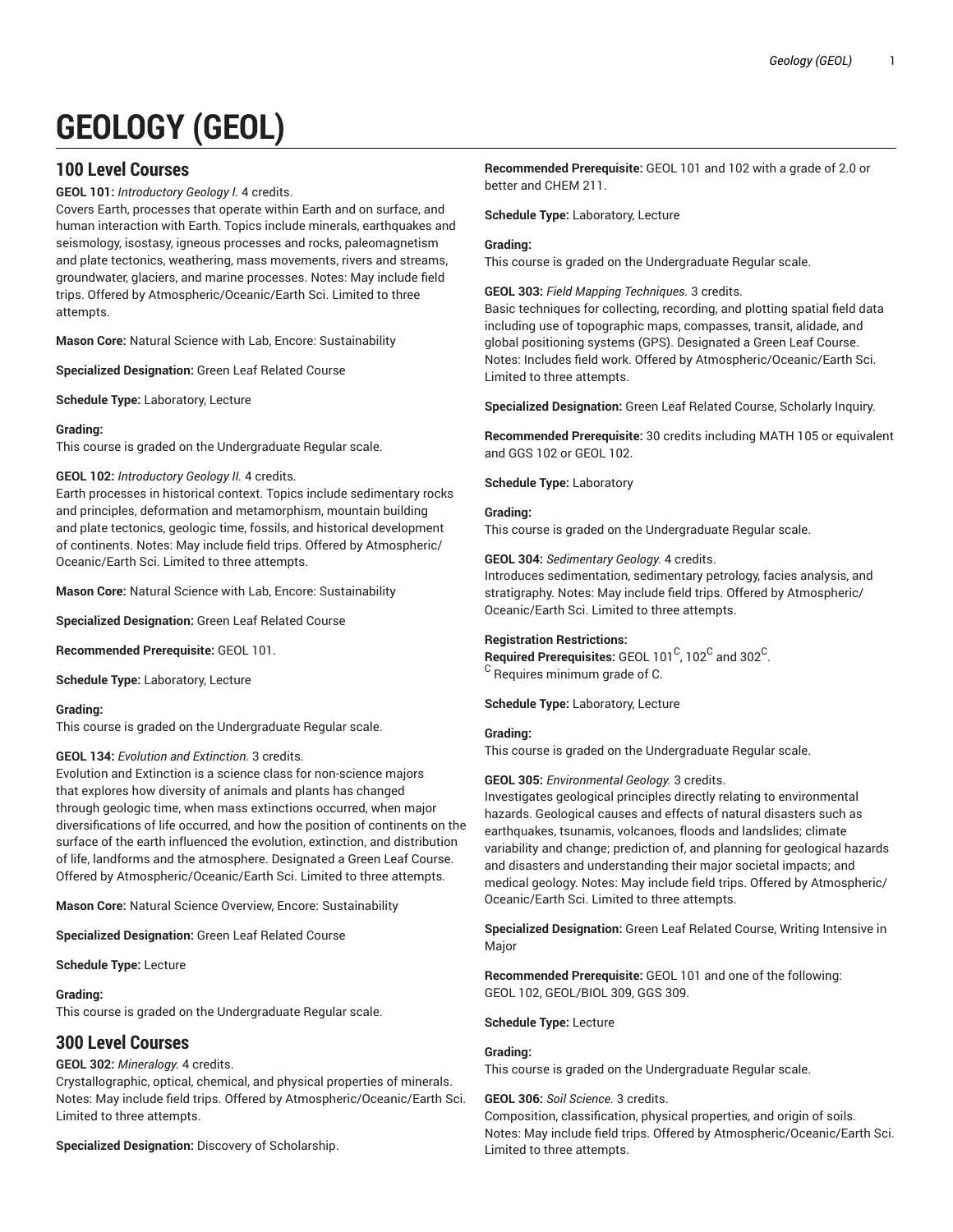**Specialized Designation:** Green Leaf Related Course, Scholarly Inquiry.

**Recommended Prerequisite:** GEOL 101 and CHEM 103 or 211.

**Schedule Type:** Lecture

# **Grading:**

This course is graded on the Undergraduate Regular scale.

**GEOL 308:** *Igneous and Metamorphic Petrology.* 4 credits. Genesis, classification, and recognition of igneous and metamorphic rocks. Notes: May include field trips. Offered by Atmospheric/Oceanic/ Earth Sci. Limited to three attempts.

**Recommended Prerequisite:** MATH 105 or higher

# **Registration Restrictions:**

 $\bm{\mathsf{Required} }$  Prerequisites: <code>GEOL 101 $\mathrm{^C}$ , 102 $\mathrm{^C}$ </code> and 302 $\mathrm{^C}$ .  $\rm ^C$  Requires minimum grade of C.

**Schedule Type:** Laboratory, Lecture

# **Grading:**

This course is graded on the Undergraduate Regular scale.

# **GEOL 309:** *Introduction to Oceanography.* 3 credits.

Introduction to chemical, biological, and geological aspects of oceanic environment. May include field trips. Offered by Atmospheric/Oceanic/ Earth Sci. Limited to three attempts. Equivalent to BIOL 309, EVPP 309.

**Recommended Prerequisite:** Two of the following lab sciences courses are required for a total of 8 credits: [GEOL 101 or 102], [EVPP 110 or 111 or 210], CHEM 211 and 213, [BIOL 103 or 213], [PHYS 160 and 161 or 243 and 244].

# **Schedule Type:** Lecture

# **Grading:**

This course is graded on the Undergraduate Regular scale.

# **GEOL 312:** *Invertebrate Paleontology.* 4 credits.

Classification, evolutionary trends, and distribution of common invertebrate fossils. Notes: May include field trips. Offered by Atmospheric/Oceanic/Earth Sci. Limited to three attempts. Equivalent to BIOL 336.

**Recommended Prerequisite:** GEOL 101 and GEOL 102, or BIOL 103, 104, or BIOL 213, 303, 304.

# **Schedule Type:** Laboratory, Lecture

# **Grading:**

This course is graded on the Undergraduate Regular scale.

# **GEOL 313:** *Hydrogeology.* 3 credits.

Geological and hydrologic factors controlling occurrence, distribution, movement, quality, and development of groundwater. Designated a Green Leaf Course. Offered by Atmospheric/Oceanic/Earth Sci. Limited to three attempts.

**Specialized Designation:** Green Leaf Related Course

**Recommended Prerequisite:** GEOL 101 or GGS 102, MATH 113 and CHEM 211.

**Schedule Type:** Lecture

# **Grading:**

This course is graded on the Undergraduate Regular scale.

**GEOL 315:** *Topics in Geology II.* 1-3 credits.

Discusses particular topic in geology. Notes: May include field trips. Offered by Atmospheric/Oceanic/Earth Sci. May be repeated within the term for a maximum 12 credits.

**Recommended Prerequisite:** GEOL 101 or GEOL 102 or permission of instructor.

**Schedule Type:** Lecture

# **Grading:**

This course is graded on the Undergraduate Regular scale.

**GEOL 316:** *Computers in Geology.* 3 credits.

Uses of mainframe and microcomputers, with emphasis on geologic applications. Offered by Atmospheric/Oceanic/Earth Sci. Limited to three attempts.

**Recommended Prerequisite:** GEOL 101, 102, 302, one semester of mathematics, or permission of instructor.

**Schedule Type:** Lecture

#### **Grading:** This course is graded on the Undergraduate Regular scale.

# **GEOL 317:** *Geomorphology.* 4 credits.

Analyzes processes that occur at Earth's surface and resulting landforms. Labs stress recognition and evaluation of landforms using maps and aerial photographs, and methods of data collection used in study of surficial geology. Notes: May include field trips. Offered by Atmospheric/Oceanic/Earth Sci. Limited to three attempts.

**Specialized Designation:** Writing Intensive in Major

**Recommended Prerequisite:** Grade of 2.0 or better in GEOL 101 and 102, or 6 credits of GGS, including GGS 102; GGS 412 is strongly recommended.

**Schedule Type:** Laboratory, Lecture

# **Grading:**

This course is graded on the Undergraduate Regular scale.

# **GEOL 320:** *Geology of Earth Resources.* 3 credits.

A survey of earth resources, including metallic and non-metallic ore deposits, mineral resources, precious gems, sand and gravel, water, and air. Designated a Green Leaf Course. Offered by Atmospheric/Oceanic/ Earth Sci. Limited to three attempts.

# **Specialized Designation:** Green Leaf Related Course

**Recommended Prerequisite:** GEOL 101, GEOL 102, GEOL 302. GEOL 305 strongly suggested.

# **Schedule Type:** Lecture

# **Grading:**

This course is graded on the Undergraduate Regular scale.

# **GEOL 321:** *Geology of Energy Resources.* 3 credits.

A survey of energy resources, including fossil fuels, renewable, nuclear and unconventional sources. Emphasis on origin, use and implications of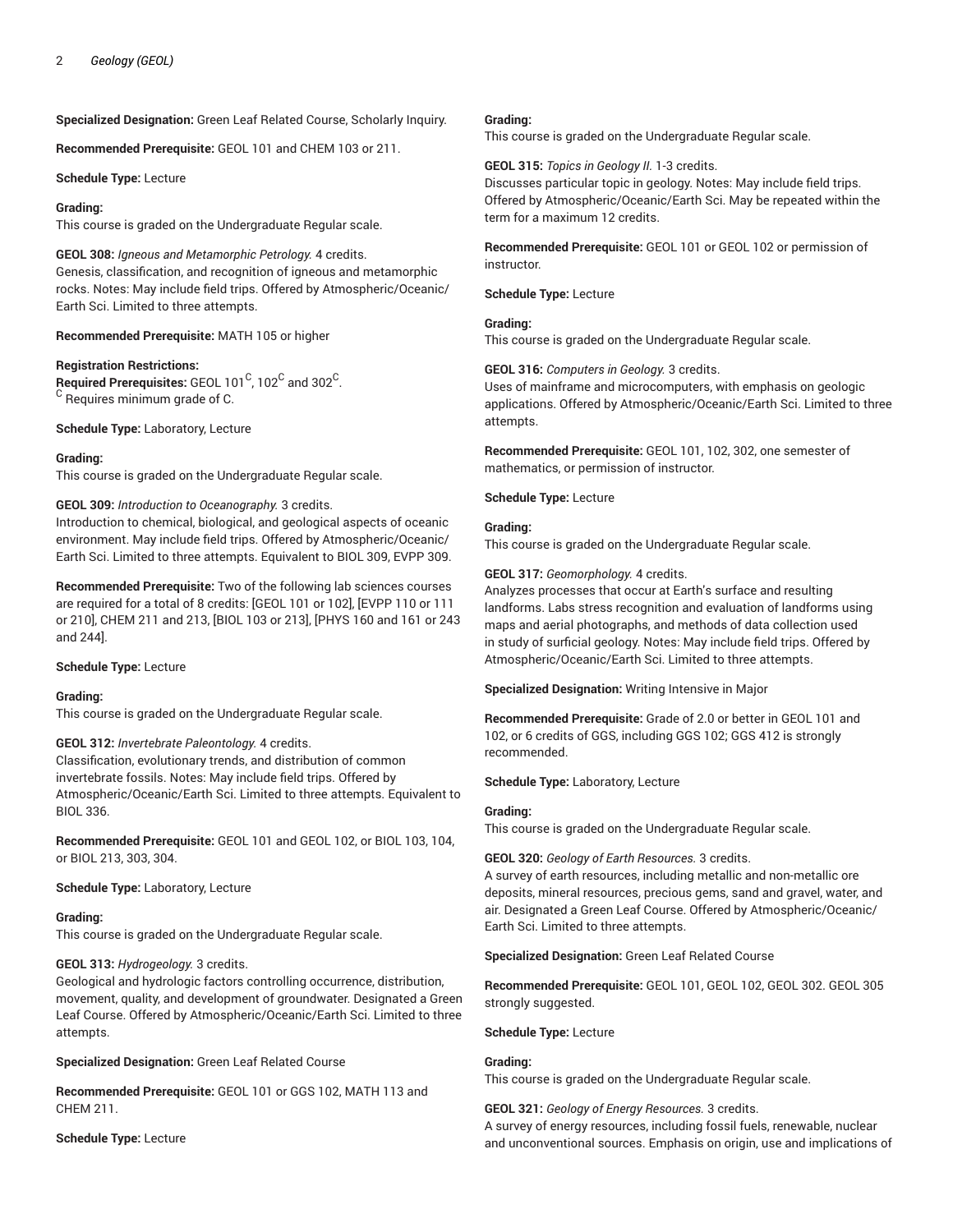development. Designated a Green Leaf Course. Offered by Atmospheric/ Oceanic/Earth Sci. Limited to three attempts.

**Specialized Designation:** Green Leaf Focused Course

**Recommended Prerequisite:** GEOL 101 or GEOL 102, and completion of all Mason Core science requirements.

**Schedule Type:** Lecture

# **Grading:**

This course is graded on the Undergraduate Regular scale.

# **GEOL 325:** *Planetary Geology.* 3 credits.

Covers the geology and geologic processes of the terrestrial planets, moons, and other small bodies in the solar system including dwarf planets, asteroids and comets. The emphasis is on understanding past and present surface geologic processes. Observation session at campus observatory may be required outside of class hours. Offered by Atmospheric/Oceanic/Earth Sci. Limited to three attempts.

# **Registration Restrictions:**

 $\bm{\mathsf{Required} }$  Prerequisites: <code>GEOL</code> 101 $^{\mathsf{C}}$  or 102 $^{\mathsf{C}}$ . <sup>C</sup> Requires minimum grade of C.

**Schedule Type:** Lecture

# **Grading:**

This course is graded on the Undergraduate Regular scale.

# **GEOL 332:** *Paleoclimatology.* 3 credits.

Explores the natural evolution of Earth's climate with the goal of providing a baseline for understanding present climate variability and future trends through increased knowledge of the physical, chemical, and biological processes that influence climate over the long-term. Designated a Green Leaf Course. Offered by Atmospheric/Oceanic/Earth Sci. Limited to three attempts.

**Specialized Designation:** Green Leaf Related Course

**Recommended Prerequisite:** GEOL 102 or BIOL 103 or EVPP 110.

**Schedule Type:** Lecture

# **Grading:**

This course is graded on the Undergraduate Regular scale.

# **GEOL 334:** *Vertebrate Paleontology.* 4 credits.

Vertebrate Paleontology explores the evolution of vertebrates from the early Paleozoic to Recent. The course will cover the systematics, anatomy, paleogeography, and ecology of extinct vertebrates. Discussions will include fishes, early tetrapods & amniotes, dinosaurs, birds and mammals. Lab portion includes paleontology techniques, analysis, and study of fossil specimens and casts. A weekend field trip is included. Offered by Atmospheric/Oceanic/Earth Sci. Limited to three attempts. Equivalent to BIOL 334.

**Specialized Designation:** Writing Intensive in Major

**Recommended Prerequisite:** Any two courses from the following list: GEOL 101, GEOL 102, BIOL 103, BIOL 104, BIOL 213, BIOL 303 or the permission of the instructor.

**Schedule Type:** Laboratory, Lecture

**Grading:**

This course is graded on the Undergraduate Regular scale.

**GEOL 363:** *Coastal Morphology and Processes.* 4 credits.

Studies global coastal geomorphology and processes with emphasis on U.S. Atlantic and Gulf coasts. Topics include plate tectonics, sea level changes, sediment supply, waves, tides, storm impacts, and human activities. Lecture and extended weekend field trips to mid-Atlantic coast. Designated a Green Leaf Course. Offered by Atmospheric/Oceanic/Earth Sci. Limited to three attempts. Equivalent to EVPP 363.

**Specialized Designation:** Green Leaf Related Course

**Recommended Prerequisite:** GEOL 309 or BIOL 309 or GEOL 317 or 9 credit hours in Geography including GGS 309.

**Schedule Type:** Laboratory, Lecture

# **Grading:**

This course is graded on the Undergraduate Regular scale.

# **GEOL 364:** *Marine Geology.* 3 credits.

This course will present a global overview of the geologic origin and composition of the ocean seafloor, and an introduction to the basic principles of the geologic processes occurring in the marine environment. Primary topics include geologic, tectonic and sedimentary characteristics of the deep ocean basins and continental margins; transport and deposition of marine sediments; micropaleontology and paleoceanography; geochemistry and hydrothermal systems; and marine mineral resources. Offered by Atmospheric/Oceanic/Earth Sci. Limited to three attempts.

**Recommended Prerequisite:** GEOL 101, GEOL 102, GEOL 302, and CHEM 211.

# **Schedule Type:** Lecture

# **Grading:**

This course is graded on the Undergraduate Regular scale.

**GEOL 392:** *Geology and Earth Science Seminar.* 1 credit. Undergraduate experience that includes discussion of scientific articles and attneding seminars presented by outside experts, faculty, or students. Offered by Atmospheric/Oceanic/Earth Sci. May be repeated within the degree for a maximum 4 credits.

**Recommended Prerequisite:** 30 credit hours.

**Schedule Type:** Seminar

# **Grading:**

This course is graded on the Undergraduate Regular scale.

# **400 Level Courses**

**GEOL 401:** *Structural Geology.* 4 credits.

Igneous, sedimentary, and metamorphic rocks in folded, faulted, and metamorphosed terrains. Notes: May include field trips. Offered by Atmospheric/Oceanic/Earth Sci. Limited to three attempts.

# **Registration Restrictions:**

 $\bf{Required \textit{Prerequisite:}}$  ((GEOL 302 $^C$ , 317 $^C$  and 304 $^C$ ) or GEOL 308 $^C$ ) and ((MATH 110<sup>C</sup> and 111<sup>C</sup>) or MATH 113<sup>C</sup>).  $^{\rm C}$  Requires minimum grade of C.

**Schedule Type:** Laboratory, Lecture

**Grading:**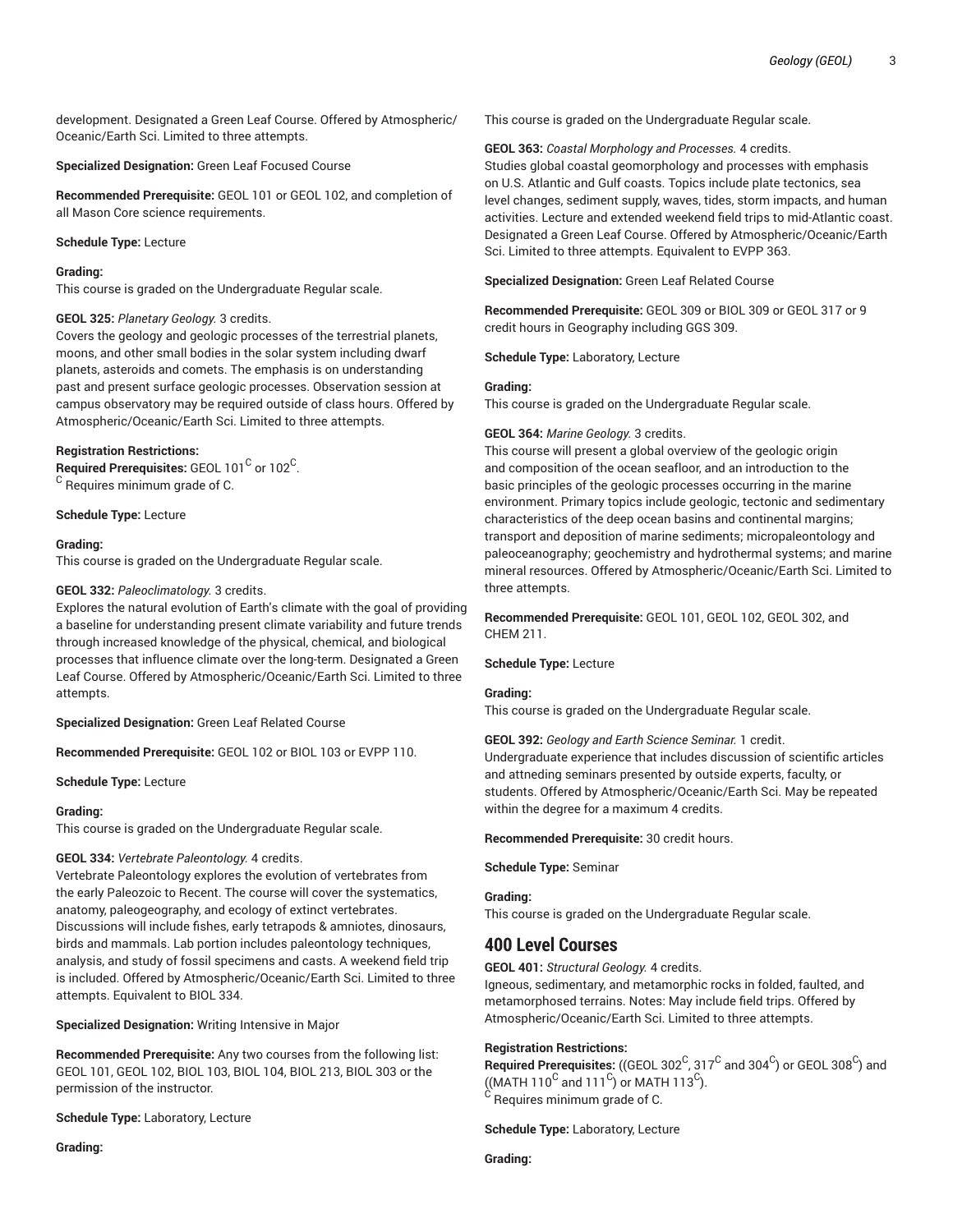This course is graded on the Undergraduate Regular scale.

**GEOL 402:** *Geological Development of North America.* 3 credits. Geological history of North America in terms of plate tectonics. Geological development and history of North America's major regions. Notes: May include field trips. Offered by Atmospheric/Oceanic/Earth Sci. Limited to three attempts.

**Recommended Prerequisite:** GEOL 101, 102, 302, 304, 308 and 401.

# **Schedule Type:** Lecture

# **Grading:**

This course is graded on the Undergraduate Regular scale.

# **GEOL 403:** *Geochemistry.* 3 credits.

Includes stable isotope, crystal, water, and organic geochemistry; geochronology; and geochemistry of rocks. Offered by Atmospheric/ Oceanic/Earth Sci. Limited to three attempts.

**Recommended Prerequisite:** GEOL 101 and 102, and CHEM 211.

**Schedule Type:** Lecture

# **Grading:**

This course is graded on the Undergraduate Regular scale.

# **GEOL 404:** *Geological Field Techniques.* 1-6 credits.

Mapping techniques involved in collecting geological field data. Notes: Includes field work. Offered by Atmospheric/Oceanic/Earth Sci. May be repeated within the degree for a maximum 6 credits.

# **Registration Restrictions:**

 $\bf{Required\ Pre requires:}$  GEOL 101  $^{\rm C}$ , 102  $^{\rm C}$ , 302  $^{\rm C}$ , 304  $^{\rm C}$ , 308  $^{\rm C}$ , 317  $^{\rm C}$  and  $401^\circ$ .

 $^{\rm C}$  Requires minimum grade of C.

# **Schedule Type:** Laboratory

# **Grading:**

This course is graded on the Undergraduate Regular scale.

# **GEOL 408:** *Practicum for Geology Laboratories.* 1 credit.

Studies techniques to make geology lab effective component in geological education. Discusses developing testing materials, supplemented by experience operating geology course lab section. Offered by Atmospheric/Oceanic/Earth Sci. Limited to three attempts.

**Recommended Corequisite:** Open only to GEOL/ESS majors with 80 credit hours and permission of Chair.

# **Schedule Type:** Internship

# **Grading:**

This course is graded on the Undergraduate Regular scale.

**GEOL 409:** *Practicum for Geology Laboratories.* 1 credit. Studies techniques to make geology lab effective component in geological education. Discusses developing testing materials, supplemented by experience operating geology course lab section. Offered by Atmospheric/Oceanic/Earth Sci. Limited to three attempts.

**Recommended Prerequisite:** Open only to GEOL/ESS majors with 80 credit hours and permission of Chair.

**Schedule Type:** Internship

# **Grading:**

This course is graded on the Undergraduate Regular scale.

**GEOL 410:** *Research Proposal Preparation.* 1 credit. Prepares students for research in GEOL 411. Includes literature research, initial data collection, and preparing research proposal. Offered by Atmospheric/Oceanic/Earth Sci. Limited to three attempts.

**Recommended Prerequisite:** Geology or Earth Science major with 90 credits, cumulative GPA of 2.80 or higher, and permission of the Geology undergraduate coordinator.

# **Schedule Type:** Research

# **Grading:**

This course is graded on the Undergraduate Regular scale.

# **GEOL 411:** *Geological Research.* 3 credits.

Geological research: data collection and reduction, interpretation, preparation of written report, and oral presentation of results. Offered by Atmospheric/Oceanic/Earth Sci. Limited to three attempts.

**Recommended Prerequisite:** GEOL 410.

**Schedule Type:** Research

# **Grading:**

This course is graded on the Undergraduate Regular scale.

# **GEOL 412:** *Physical Oceanography.* 3 credits.

Course describes the global patterns of temperature, salinity, currents and waves in the world's oceans, and how these patterns influence marine biota, climate, and human activity. Course introduces key concepts which explain physical features of the ocean ranging from microscopic turbulence to global circulation. Offered by Atmospheric/ Oceanic/Earth Sci. Limited to three attempts. Equivalent to CLIM 412.

**Recommended Prerequisite:** MATH 113 or MATH 115, and PHYS 160 or PHYS 243, or permission of instructor.

**Schedule Type:** Lecture

# **Grading:**

This course is graded on the Undergraduate Regular scale.

# **GEOL 417:** *Geophysics.* 3 credits.

Basic principles of geophysics including gravity, magnetism, and seismic reflection and refraction. Offered by Atmospheric/Oceanic/Earth Sci. Limited to three attempts. Equivalent to PHYS 417.

**Recommended Prerequisite:** GEOL 101, MATH 113, one year of PHYS or permission of instructor.

# **Schedule Type:** Lecture

# **Grading:**

This course is graded on the Undergraduate Regular scale.

# **GEOL 420:** *Earth Science and Policy.* 3 credits.

Discusses Earth science issues that have policy implications. Course uses a broad definition of Earth science, from atmosphere to geosphere. Taught seminar-style, with emphasis on discussion, reading, writing, critical analysis, and student oral presentations. Notes: Course may include field trips. Offered by Atmospheric/Oceanic/Earth Sci. Limited to three attempts.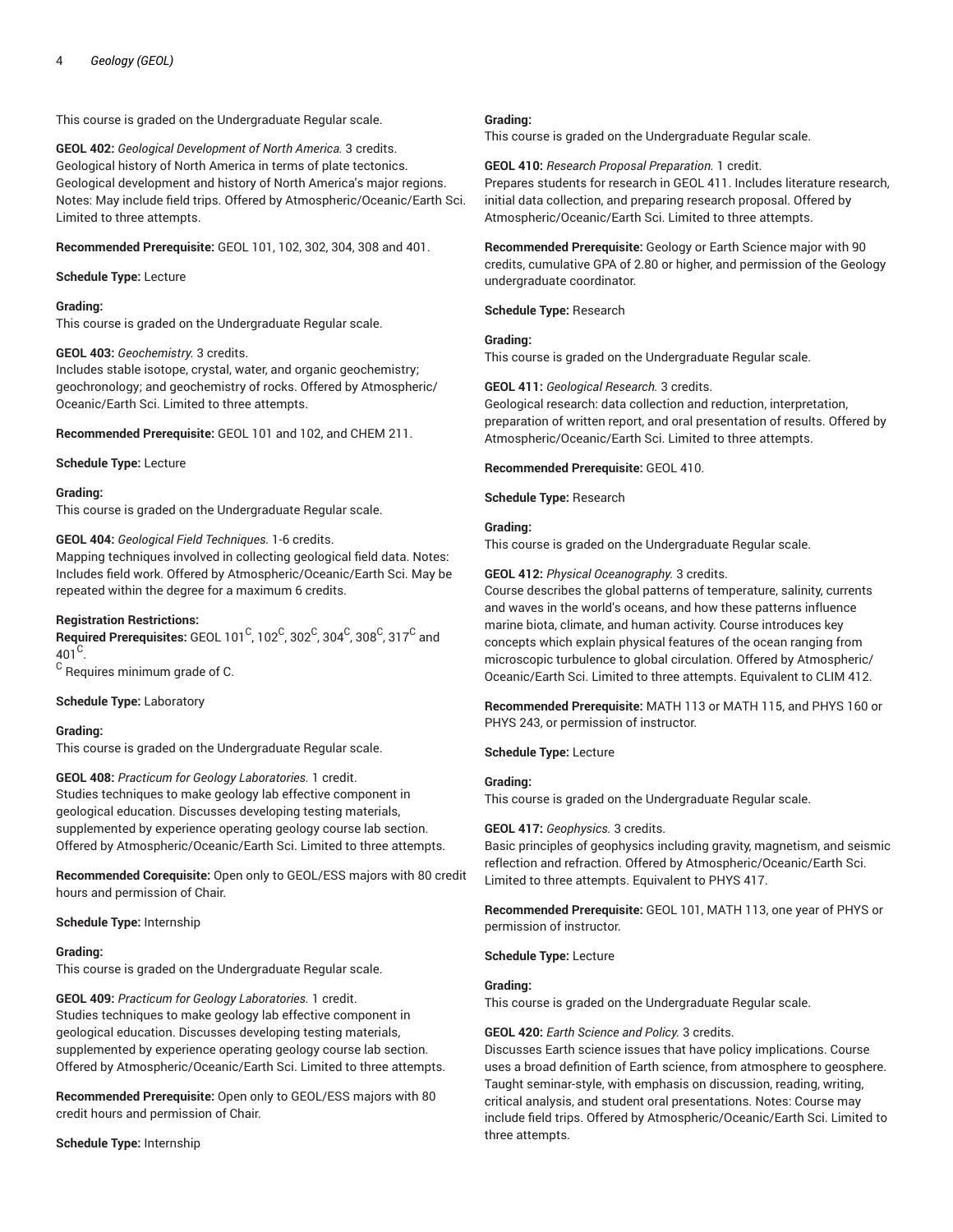**Mason Core:** Encore: Sustainability, Synthesis

**Specialized Designation:** Green Leaf Focused Course

**Recommended Prerequisite:** 18 credit hours in major or minor (geology, Earth science, ocean and estuarine science, or global and environmental change), and one of the following social science based courses: EVPP 361; ECON 103; ANTH 114; GGS 103; GLOA 101; GOVT 132 or 133; HIST 125 or 130; or SOCI 101, 102, or 120.

**Recommended Corequisite:** All other required Mason Core courses.

**Schedule Type:** Seminar

#### **Grading:**

This course is graded on the Undergraduate Regular scale.

# **GEOL 458:** *Chemical Oceanography.* 3 credits.

The world's oceans, including a variety of closed basins and estuaries, comprise a complex and dynamic system of chemical processes that interact with biological, geological, physical, and atmospheric processes to play a significant role in defining the earth's fragile environment. This course will present an overview of the origin, occurrence, and distribution of the chemical components in sea water and an introduction to the basic principals of the chemical processes taking place in the marine environment. Designated a Green Leaf Course. Offered by Atmospheric/ Oceanic/Earth Sci. Limited to three attempts. Equivalent to CHEM 458.

#### **Specialized Designation:** Green Leaf Related Course

**Recommended Prerequisite:** CHEM 211 and CHEM 212, and CHEM 321 or GEOL 302.

**Schedule Type:** Lecture

#### **Grading:**

This course is graded on the Undergraduate Regular scale.

#### **GEOL 480:** *Internship.* 1-3 credits.

Approved study programs with specific employers. Notes: Contact department one semester before enrollment. Offered by Atmospheric/ Oceanic/Earth Sci. Limited to three attempts.

**Recommended Corequisite:** Open only to authorized majors with 90 credit.

**Schedule Type:** Internship

# **Grading:**

This course is graded on the Undergraduate Regular scale.

# **500 Level Courses**

**GEOL 500:** *Selected Topics in Modern Geology.* 1-3 credits. Topic designated in class schedule. Notes: Lecture, lab, field trip. Offered by Atmospheric/Oceanic/Earth Sci. May be repeated within the degree.

**Recommended Prerequisite:** Baccalaureate degree in geology, or permission of instructor.

# **Registration Restrictions:**

Enrollment limited to students with a class of Advanced to Candidacy, Graduate, Non-Degree or Senior Plus.

Enrollment is limited to Graduate, Non-Degree or Undergraduate level students.

Students in a Non-Degree Undergraduate degree may **not** enroll.

#### **Schedule Type:** Lecture

# **Grading:**

This course is graded on the Graduate Regular scale.

**GEOL 501:** *Selected Topics in Modern Geology.* 1-3 credits. Topic designated in class schedule. Lecture, lab, field trip. Offered by Atmospheric/Oceanic/Earth Sci. May be repeated within the degree.

**Recommended Prerequisite:** Baccalaureate degree in geology or Permission of Instructor.

#### **Registration Restrictions:**

Enrollment limited to students with a class of Advanced to Candidacy, Graduate, Non-Degree or Senior Plus.

Enrollment is limited to Graduate, Non-Degree or Undergraduate level students.

Students in a Non-Degree Undergraduate degree may **not** enroll.

**Schedule Type:** Lecture

#### **Grading:**

This course is graded on the Graduate Regular scale.

**GEOL 503:** *Special Topics in Earth Science.* 1-6 credits. In-service course to strengthen and update knowledge of Earth science. Notes: May include field trips. Offered by Atmospheric/Oceanic/Earth Sci. May be repeated within the degree.

**Recommended Prerequisite:** Employment or anticipated employment as an Earth Science teacher.

#### **Registration Restrictions:**

Enrollment limited to students with a class of Advanced to Candidacy, Graduate, Non-Degree or Senior Plus.

Enrollment is limited to Graduate, Non-Degree or Undergraduate level students.

Students in a Non-Degree Undergraduate degree may **not** enroll.

#### **Schedule Type:** Lecture

# **Grading:**

This course is graded on the Graduate Regular scale.

**GEOL 506:** *Soil Science.* 3 credits.

Explores the composition, classification, physical properties, and origin of soils. Offered by Atmospheric/Oceanic/Earth Sci. May not be repeated for credit. Equivalent to EVPP 503.

**Recommended Prerequisite:** Previous lab-science courses in each of the following: geology and chemistry (8 credit hours); or permission of instructor.

#### **Registration Restrictions:**

Enrollment limited to students with a class of Advanced to Candidacy, Graduate, Non-Degree or Senior Plus.

Enrollment is limited to Graduate, Non-Degree or Undergraduate level students.

**Schedule Type:** Lecture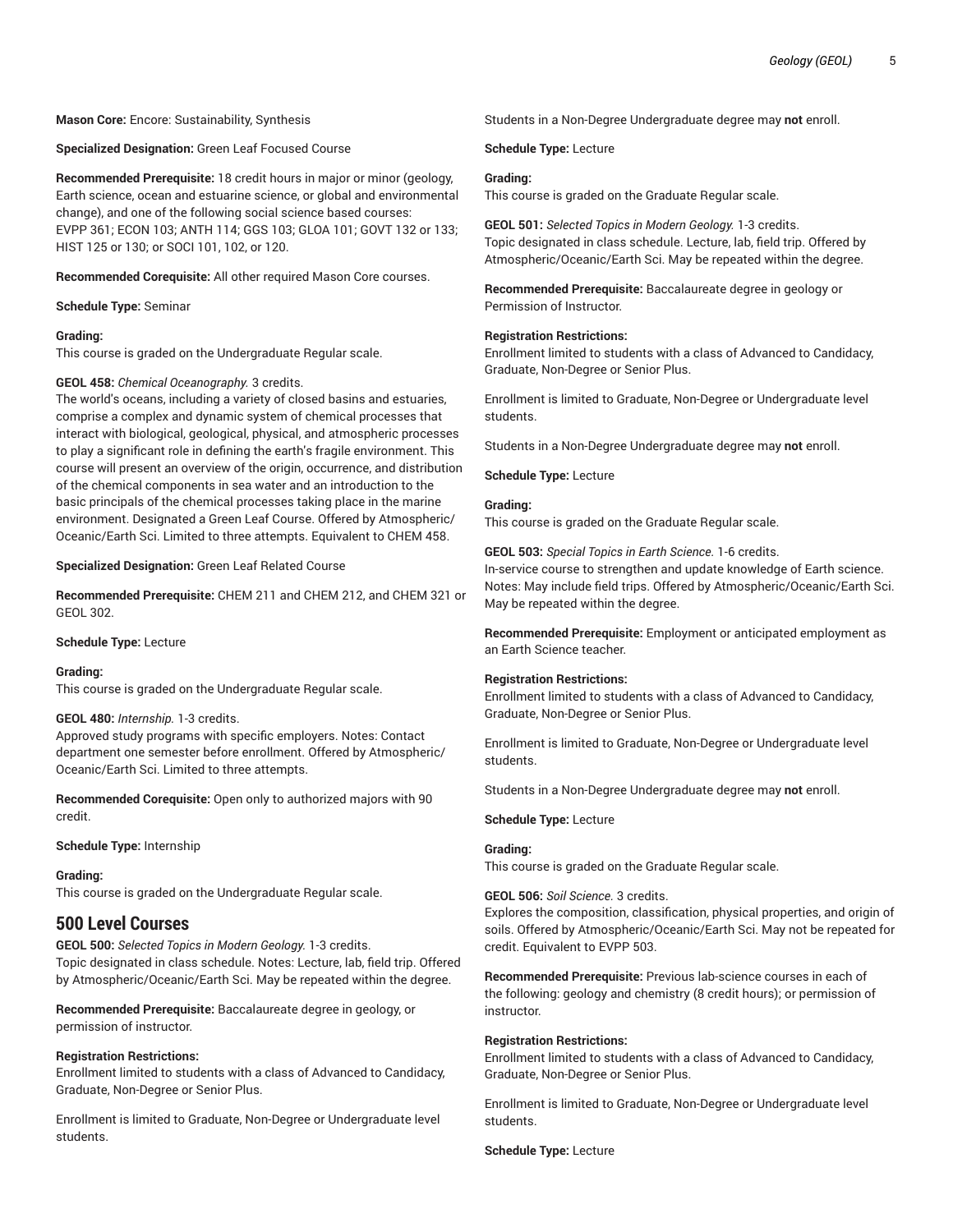# **Grading:**

This course is graded on the Graduate Regular scale.

#### **GEOL 513:** *Hydrogeology.* 3 credits.

Geological and hydrologic factors controlling occurrence, distribution, movement, quality, and development of groundwater. Offered by Atmospheric/Oceanic/Earth Sci. May not be repeated for credit.

**Recommended Prerequisite:** Previous lab-science courses in each of the following: geology, calculus, and chemistry (12 credit hours); or permission of instructor.

# **Registration Restrictions:**

Enrollment limited to students with a class of Advanced to Candidacy, Graduate, Non-Degree or Senior Plus.

Enrollment is limited to Graduate, Non-Degree or Undergraduate level students.

Students in a Non-Degree Undergraduate degree may **not** enroll.

**Schedule Type:** Lecture

#### **Grading:**

This course is graded on the Graduate Regular scale.

#### **GEOL 521:** *Geology of Energy Resources.* 3 credits.

Survey of global non-renewable and renewable energy resources. Topics include petroleum, natural gas, coal, nuclear, geothermal, solar, wind, and hydro power, and biofuels. Course discusses global production, usage, impacts and future prospects of these resources, and data capture, analysis and modeling of finite resources. Offered by Atmospheric/ Oceanic/Earth Sci. May not be repeated for credit.

**Recommended Prerequisite:** GEOL 101 or GEOL 102, and completion of all Mason Core Natural Science requirements or permission of instructor.

# **Registration Restrictions:**

Enrollment limited to students with a class of Advanced to Candidacy, Graduate, Non-Degree or Senior Plus.

Enrollment is limited to Graduate, Non-Degree or Undergraduate level students.

Students in a Non-Degree Undergraduate degree may **not** enroll.

**Schedule Type:** Lecture

# **Grading:**

This course is graded on the Graduate Regular scale.

**GEOL 525:** *Modeling Earth Signals and Systems.* 3 credits.

Provides instruction on time series analysis customized for Earth signals and systems such as climate, Earth-space orientation, earthquakes, geomagnetism, river flow, tides and many other timedependent phenomena. Concepts including linear systems, filtering, spectrum estimation, harmonic analysis and hypothesis testing are applied to time series data sampled from natural processes to address a variety of scientific problems. Offered by Atmospheric/Oceanic/Earth Sci. May not be repeated for credit.

**Recommended Prerequisite:** MATH 114 and STAT 250 or equivalent or permission of instructor.

**Schedule Type:** Lecture

This course is graded on the Graduate Regular scale.

#### **GEOL 532:** *Paleoclimatology.* 3 credits.

Explores the natural evolution of Earth's climate with the goal of providing a baseline for understanding present climate variability and future trends through increase knowledge of the physical, chemical, and biological processes that influence climate over the long-term. Offered by Atmospheric/Oceanic/Earth Sci. May not be repeated for credit.

**Recommended Prerequisite:** Previous lab-science courses in geology and/or atmospheric science and/or oceanography (12 credit hours); or permission of instructor.

#### **Registration Restrictions:**

Enrollment limited to students with a class of Advanced to Candidacy, Graduate, Non-Degree or Senior Plus.

Enrollment is limited to Graduate, Non-Degree or Undergraduate level students.

Students in a Non-Degree Undergraduate degree may **not** enroll.

#### **Schedule Type:** Lecture

# **Grading:**

This course is graded on the Graduate Regular scale.

**GEOL 534:** *Vertebrate Paleontology.* 4 credits.

Explores the evolution of vertebrates from the early Paleozoic to Recent. Covers systematics, anatomy, paleogeography, and ecology of extinct vertebrates. Discussions include fishes, early tetrapods and amniotes, dinosaurs, birds, and mammals. Lab portion includes paleontology techniques, analysis, and study of fossil specimens and casts.Notes: A weekend field trip is included. Students who have taken GEOL 334 as an undergraduate may not take 534 as a graduate student. Offered by Atmospheric/Oceanic/Earth Sci. May not be repeated for credit.

**Recommended Prerequisite:** Undergraduate degree in biology or geology or permission of instructor.

#### **Registration Restrictions:**

Enrollment limited to students with a class of Advanced to Candidacy, Graduate, Non-Degree or Senior Plus.

Enrollment is limited to Graduate, Non-Degree or Undergraduate level students.

Students in a Non-Degree Undergraduate degree may **not** enroll.

**Schedule Type:** Laboratory, Lecture

#### **Grading:**

This course is graded on the Graduate Regular scale.

# **GEOL 535:** *Quantitative Stratigraphy.* 3 credits.

Quantitative stratigraphy is a branch of geology that applies statistics to reconstruct the time sequence of geological events recorded in sedimentary strata. Methods of interpolation and error analysis used for defining stratigraphic boundaries and events, time scale estimation using integrated chronostratigraphy, and intercalibration are examined. Students receive advanced training in graphic correlation, constrained optimization, ranking and scaling, and dynamic programming. Offered by Atmospheric/Oceanic/Earth Sci. May not be repeated for credit.

**Grading:**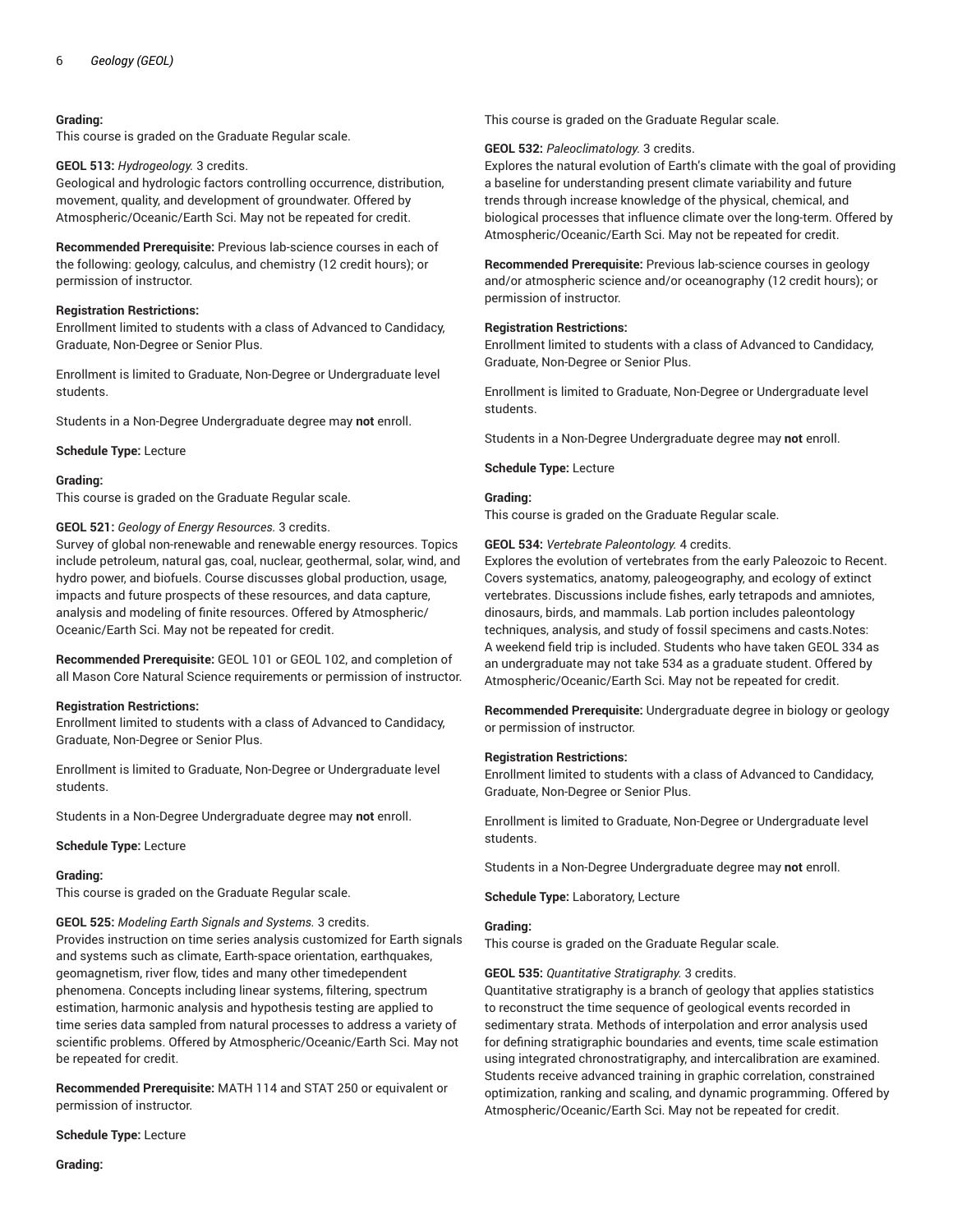**Recommended Prerequisite:** MATH 114 and STAT 250 or equivalent or permission of instructor.

#### **Schedule Type:** Lecture

#### **Grading:**

This course is graded on the Graduate Regular scale.

#### **GEOL 536:** *Paleontology Seminar.* 1-2 credits.

Paleontology Seminar presents topical research in paleontology and paleobiology in a structured discussion among graduate students and paleontology faculty. A theme for the seminar is chosen each semester the course is offered, tailored to the interests of the students. Offered by Atmospheric/Oceanic/Earth Sci. May be repeated within the degree for a maximum 12 credits.

# **Registration Restrictions:**

Enrollment limited to students with a class of Advanced to Candidacy, Graduate, Non-Degree or Senior Plus.

Enrollment is limited to Graduate, Non-Degree or Undergraduate level students.

Students in a Non-Degree Undergraduate degree may **not** enroll.

**Schedule Type:** Seminar

#### **Grading:**

This course is graded on the Satisfactory/No Credit scale.

# **GEOL 553:** *Field Mapping Techniques.* 3 credits.

Explores basic techniques for collecting, recording, and plotting spatial field data, including topographic maps, compass, transit, alidade, and global positioning systems. Field work and field based research project. Offered by Atmospheric/Oceanic/Earth Sci. May not be repeated for credit. Equivalent to EVPP 503.

**Recommended Prerequisite:** Previous courses in geometry or trigonometry or equivalent; and environmental science, geography, or geology or equivalent.

#### **Registration Restrictions:**

Enrollment limited to students with a class of Advanced to Candidacy, Graduate, Non-Degree or Senior Plus.

Enrollment is limited to Graduate, Non-Degree or Undergraduate level students.

Students in a Non-Degree Undergraduate degree may **not** enroll.

**Schedule Type:** Laboratory

# **Grading:**

This course is graded on the Graduate Regular scale.

**GEOL 563:** *Coastal Morphology and Processes.* 4 credits. Investigates global coastal geomorphology and processes, with emphasis on U.S. Atlantic and Gulf coasts. Topics include plate tectonics; sea-level changes; sediment supply; impacts of waves, tides, storms; and human activities. Lecture and extended weekend field trips to U.S. mid-Atlantic coast. Offered by Atmospheric/Oceanic/Earth Sci. May not be repeated for credit. Equivalent to EVPP 563.

**Recommended Prerequisite:** Previous courses in geology, oceanography marine science, earth science, or physical geography; or permission of instructor.

#### **Registration Restrictions:**

Enrollment limited to students with a class of Advanced to Candidacy, Graduate, Non-Degree or Senior Plus.

Enrollment is limited to Graduate, Non-Degree or Undergraduate level students.

Students in a Non-Degree Undergraduate degree may **not** enroll.

**Schedule Type:** Lecture

# **Grading:**

This course is graded on the Graduate Regular scale.

#### **GEOL 565:** *Paleoceanography.* 3 credits.

Investigates ocean evolution through geologic time. Earth's sediment archive provides proxy data on paleo-ocean chemistry, biology, geology, and physical properties. Class examines proxy reconstructions of oceanic conditions such as circulation, salinity, stratification, anoxia, and biogeochemistry. Discusses the history of ocean basins, with case studies from Precambrian to Holocene. Offered by Atmospheric/Oceanic/ Earth Sci. May not be repeated for credit.

**Recommended Prerequisite:** Previous course in oceanography or marine science and 16 credits of geology or earth science courses, or permission of instructor.

# **Registration Restrictions:**

Enrollment limited to students with a class of Advanced to Candidacy, Graduate, Non-Degree or Senior Plus.

Enrollment is limited to Graduate, Non-Degree or Undergraduate level students.

Students in a Non-Degree Undergraduate degree may **not** enroll.

**Schedule Type:** Lecture

# **Grading:**

This course is graded on the Graduate Regular scale.

# **600 Level Courses**

**GEOL 601:** *The Lithosphere.* 3 credits.

Global-scale overview of lithosphere, solid non-living Earth, materials, cycles, plate tectonic and geomorphic processes; and history, including interactions with and history of hydrosphere, atmosphere and biosphere, and methods of analysis. Offered by Atmospheric/Oceanic/Earth Sci. May not be repeated for credit. Equivalent to GGS 657.

# **Registration Restrictions:**

Enrollment limited to students with a class of Advanced to Candidacy, Graduate, Non-Degree or Senior Plus.

Enrollment is limited to Graduate, Non-Degree or Undergraduate level students.

Students in a Non-Degree Undergraduate degree may **not** enroll.

# **Schedule Type:** Lecture

# **Grading:**

This course is graded on the Graduate Regular scale.